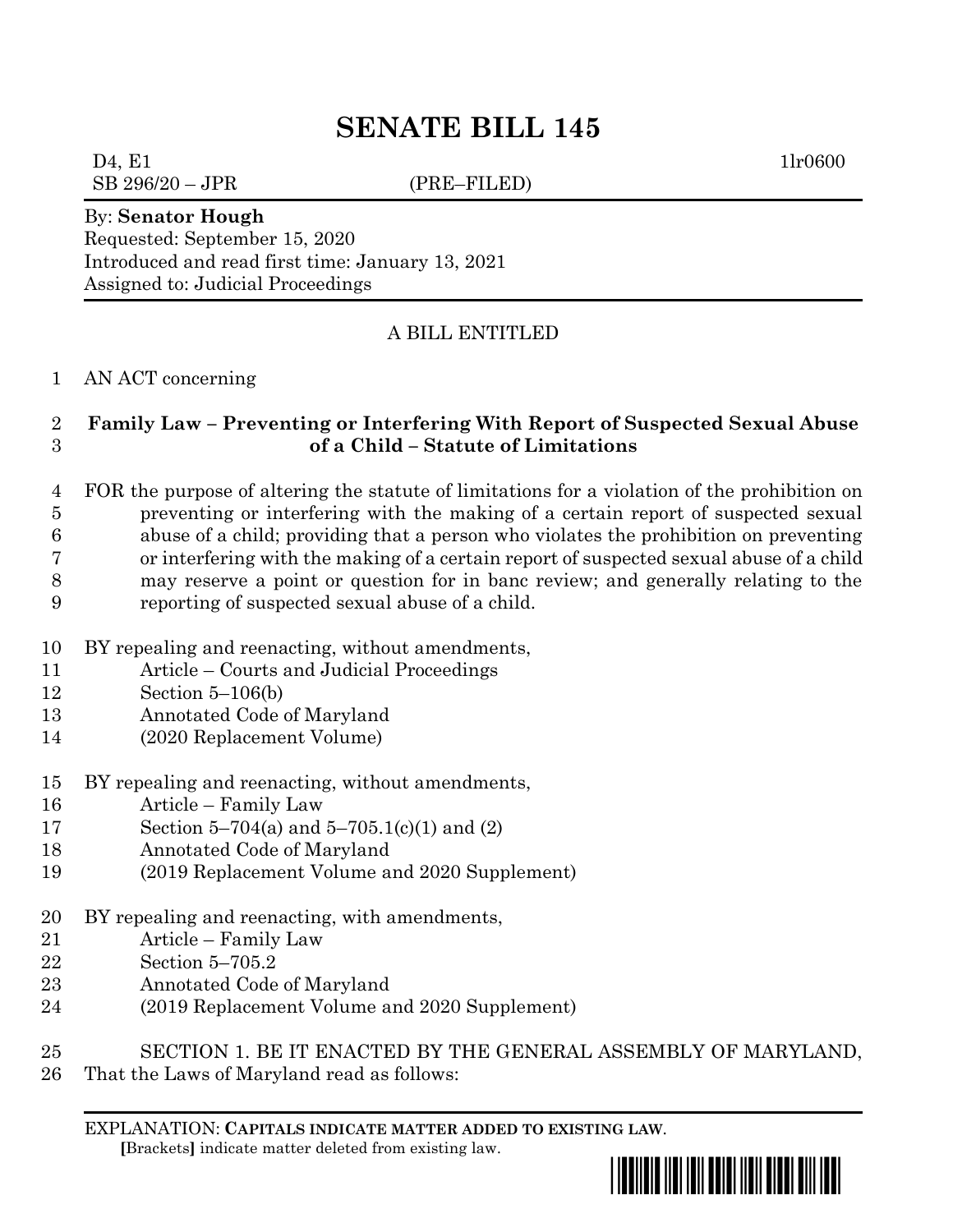|                                   | <b>SENATE BILL 145</b><br>$\boldsymbol{2}$                                                                                                                                                                                                                                                                                                                                                                                                                           |
|-----------------------------------|----------------------------------------------------------------------------------------------------------------------------------------------------------------------------------------------------------------------------------------------------------------------------------------------------------------------------------------------------------------------------------------------------------------------------------------------------------------------|
| $\mathbf 1$                       | <b>Article – Court and Judicial Proceedings</b>                                                                                                                                                                                                                                                                                                                                                                                                                      |
| $\overline{2}$                    | $5 - 106.$                                                                                                                                                                                                                                                                                                                                                                                                                                                           |
| 3<br>$\overline{4}$<br>5          | Notwithstanding $\S$ 9-103(a)(3) of the Correctional Services Article or any<br>(b)<br>other provision of the Code, if a statute provides that a misdemeanor is punishable by<br>imprisonment in the penitentiary or that a person is subject to this subsection:                                                                                                                                                                                                    |
| $6\phantom{.}6$<br>$\overline{7}$ | (1)<br>The State may institute a prosecution for the misdemean or at any time;<br>and                                                                                                                                                                                                                                                                                                                                                                                |
| 8                                 | (2)<br>For purposes of the Maryland Constitution, the person:                                                                                                                                                                                                                                                                                                                                                                                                        |
| 9<br>10                           | Shall be deemed to have committed a misdemeanor whose<br>(i)<br>punishment is confinement in the penitentiary; and                                                                                                                                                                                                                                                                                                                                                   |
| 11<br>12                          | May reserve a point or question for in banc review as provided<br>(ii)<br>under Article IV, $\S 22$ of the Maryland Constitution.                                                                                                                                                                                                                                                                                                                                    |
| 13                                | <b>Article - Family Law</b>                                                                                                                                                                                                                                                                                                                                                                                                                                          |
| 14                                | $5 - 704.$                                                                                                                                                                                                                                                                                                                                                                                                                                                           |
| 15<br>16<br>17                    | Notwithstanding any other provision of law, including any law on privileged<br>(a)<br>communications, each health practitioner, police officer, educator, or human service<br>worker, acting in a professional capacity in this State:                                                                                                                                                                                                                               |
| 18<br>19                          | who has reason to believe that a child has been subjected to abuse or<br>(1)<br>neglect, shall notify the local department or the appropriate law enforcement agency; and                                                                                                                                                                                                                                                                                            |
| 20<br>21<br>22<br>23              | if acting as a staff member of a hospital, public health agency, child care<br>(2)<br>institution, juvenile detention center, school, or similar institution, shall immediately<br>notify and give all information required by this section to the head of the institution or the<br>designee of the head.                                                                                                                                                           |
| 24                                | $5 - 705.1$ .                                                                                                                                                                                                                                                                                                                                                                                                                                                        |
| 25<br>26<br>27<br>28<br>29        | If suspected abuse or neglect is alleged to have occurred outside of this<br>$\left( \mathrm{c}\right)$<br>(1)<br>State and the victim is currently a child who lives outside of this State, a person who would<br>be required to report suspected abuse or neglect under the provisions of $\S 5-704$ or $\S 5-705$<br>of this subtitle shall report the suspected abuse or neglect to any local department in<br>accordance with paragraph (2) of this subsection. |
| 30                                | A person described in $\S 5-704$ of this subtitle shall make:<br>(2)                                                                                                                                                                                                                                                                                                                                                                                                 |